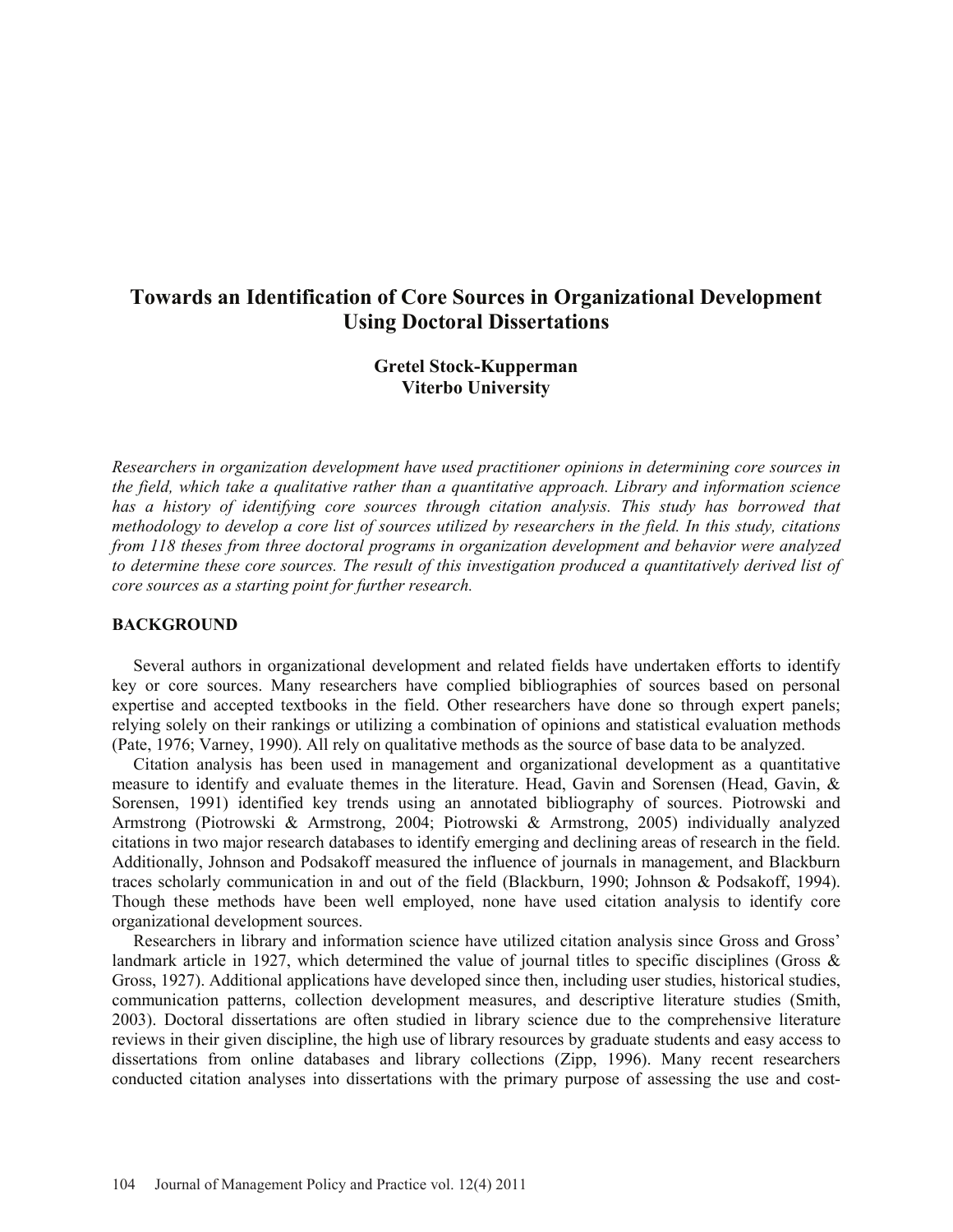effectiveness of library collections (Peritz & Sor, 1990; Smith, 2003; Walcott, 1991). A useful result of this research is core lists of sources within the disciplines studied.

 It is arguable that citations from doctoral dissertations may not hold the same weight as that of an experienced professional. However, there are several reasons why dissertations are a credible source. Doctoral research requires thorough academic investigation of an area of a field including core theoretical texts and current literature. This research is guided and evaluated by faculty advisors and dissertation committees who are themselves experts in their fields. There is also an established connection between the citations of graduate students and those of their faculty counterparts. Louise Zipp (Zipp, 1996) found that seventy percent of titles cited in faculty publications matched those used in graduate students' dissertations. Therefore, it can be inferred that doctoral dissertations are valid sources for identifying core resources in a field. This paper will examine this hypothesis through the study of three doctoral program's dissertations and provide a methodology for further research.

#### **METHODOLOGY**

 In order to have both a significant and defined set of citations for this study, the doctoral dissertations from three doctoral programs were examined: Benedictine University's PhD in Organizational Development, Case Western Reserve University's PhD in Organizational Behavior, and Pepperdine University's EdD in Organizational Leadership and Organization Change. These programs are of similar size and number of degrees awarded (National Center for Education Statistics, 2007), and each have known scholars in the field of OD in residence. Benedictine University was also partially chosen due to convenience, as the researcher is completing degree work there.

 Due to the large number of dissertations in most university library collections, other studies have examined a random sample of dissertations instead of whole collections (Edwards, 1999; Smith, 2003). The size of the three selected universities program provided a fairly manageable number of dissertations, so all the OD dissertations from the history of the program were examined. This approach also provides a more comprehensive set of data from which to identify core sources.

 Bibliographies from 118 dissertations submitted from 1999 to 2005 were printed from the online fulltext in Dissertation Abstracts or photocopied from the library collections when an online version was not available. The lack of granular indexing in Dissertation Abstracts and the multi-disciplinary focus of some departments required that dissertations from Case Western and Pepperdine be selected by the researcher based on graduation lists and major advisor. This may have resulted in some relevant results being excluded.

 Abbreviated citations covering first author, publication year, and source title were entered into an Access database and associated with the year the dissertation was submitted. Citations were coded according to the format of the material, utilizing Erin Smith's framework: monograph, periodical, conference proceeding or paper, newspaper or magazine, thesis or dissertation, web site or other (Smith, 2003). The category of "other" represents any sources that do not fall into a specific category, and included videos, class notes, lectures and personal correspondence.

#### **RESULTS**

 A total of 16,057 citations from 118 dissertations were examined. The smallest number of citations in a dissertation was 35, the greatest was 454, with a median of 100. The most frequent format of materials cited was monographs at 7753 citations, followed closely by periodicals at 7267. The large number of periodicals cited is somewhat surprising, given that the social sciences in general utilize monographs more in their research (Devin & Kellogg, 1990). Periodicals were used more at Benedictine then at Pepperdine and Case Western, where monographs had a clear majority. Theses, proceedings, newspapers and other sources were cited in approximately similar amounts across programs.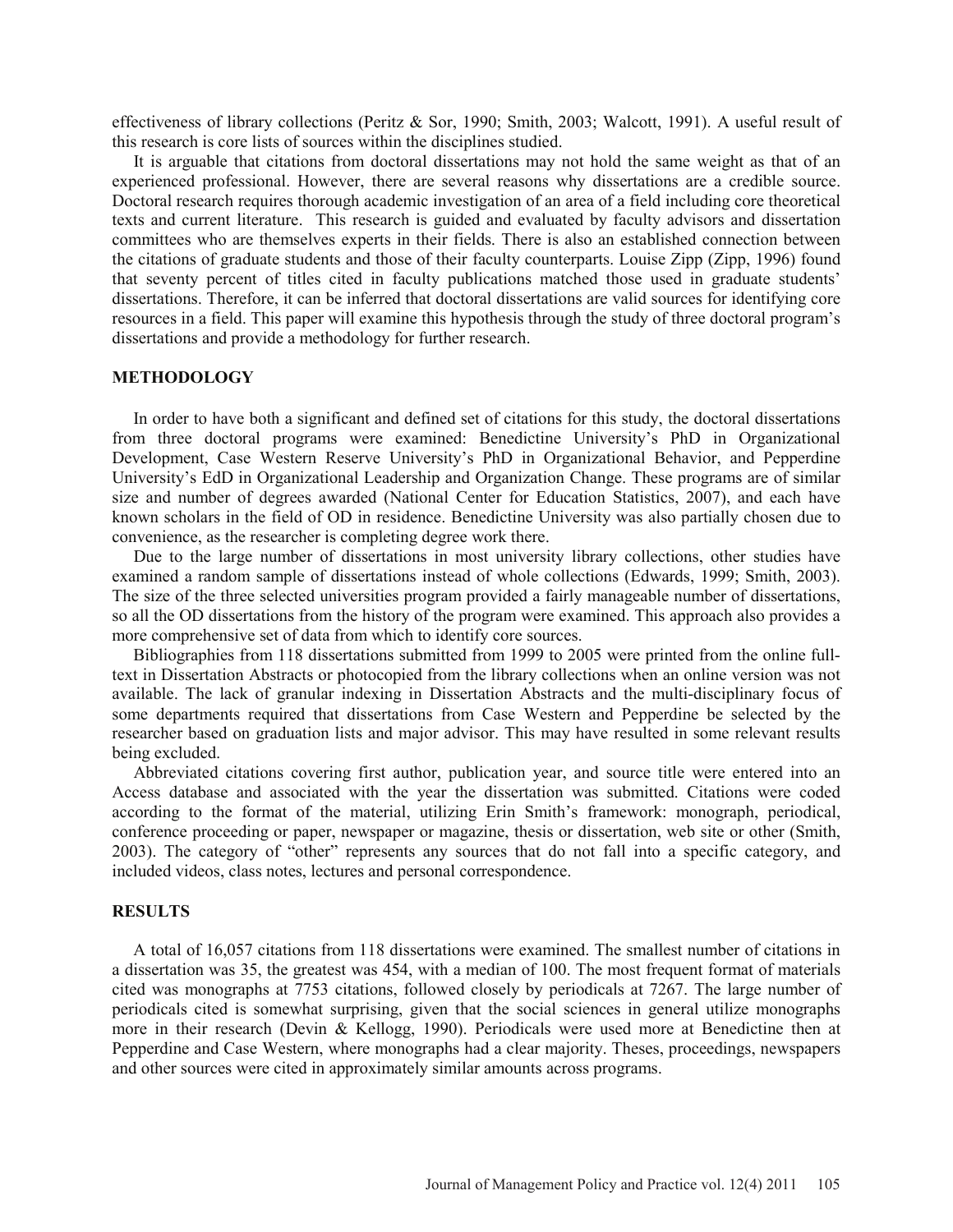| School       | Small | Median | Large | Mean  |
|--------------|-------|--------|-------|-------|
| Benedictine  | 44    | 135    | 359   | 148   |
| Pepperdine   | 35    | 100    | 454   | 109   |
| Case Western | 45    | 150    | 267   | 142   |
| Average      | 413   | 128.3  | 360.0 | 133.0 |

## **TABLE 1 NUMBER OF CITATIONS PER DISSERTATION**

## **TABLE 2 MATERIAL TYPE TOTALS**

|              | Total     | Conference<br>Proceeding/ |           | Newspaper/ |       |            | Thesis/             |         |
|--------------|-----------|---------------------------|-----------|------------|-------|------------|---------------------|---------|
| School       | Citations | Paper                     | Monograph | Magazine   | Other | Periodical | <b>Dissertation</b> | Website |
| Benedictine  | 8875      | 79                        | 3875      |            | 138   | 4513       | 192                 |         |
| Pepperdine   | 3478      | 36                        | 1824      | 31         | 77    | 1362       | 63                  | 85      |
| Case Western | 3704      | 32                        | 2054      | 11         | 82    | 1392       | 109                 | 24      |
| Total        | 16057     | 147                       | 7753      | 49         | 297   | 7267       | 364                 | 180     |

 Due to the differences in the number of citations and dissertations studied between institutions percentages, instead of whole numbers, were used to accurately compare trends across schools. The number of dissertations closely match the IPEDS data for the number of graduates, though each institution did not have comparable graduation numbers to make a whole number comparison accurate.

 The age of citations utilized spanned from pre-publication to a handful of works over 100 years old. The age of citations trended the same in all three institutions, the only notable difference being that 1-2% more Pepperdine citations were from publications dating up to ten years before the dissertation compared to other programs. The age of citations studied match those from other fields, with approximately 30% of citations published five years from completion, 50% of the citations covered by ten years, and 80% covered by twenty(Smith, 2003). This holds true for dissertations submitted across the range of dates, thus a rolling twenty-year currency of research can be inferred.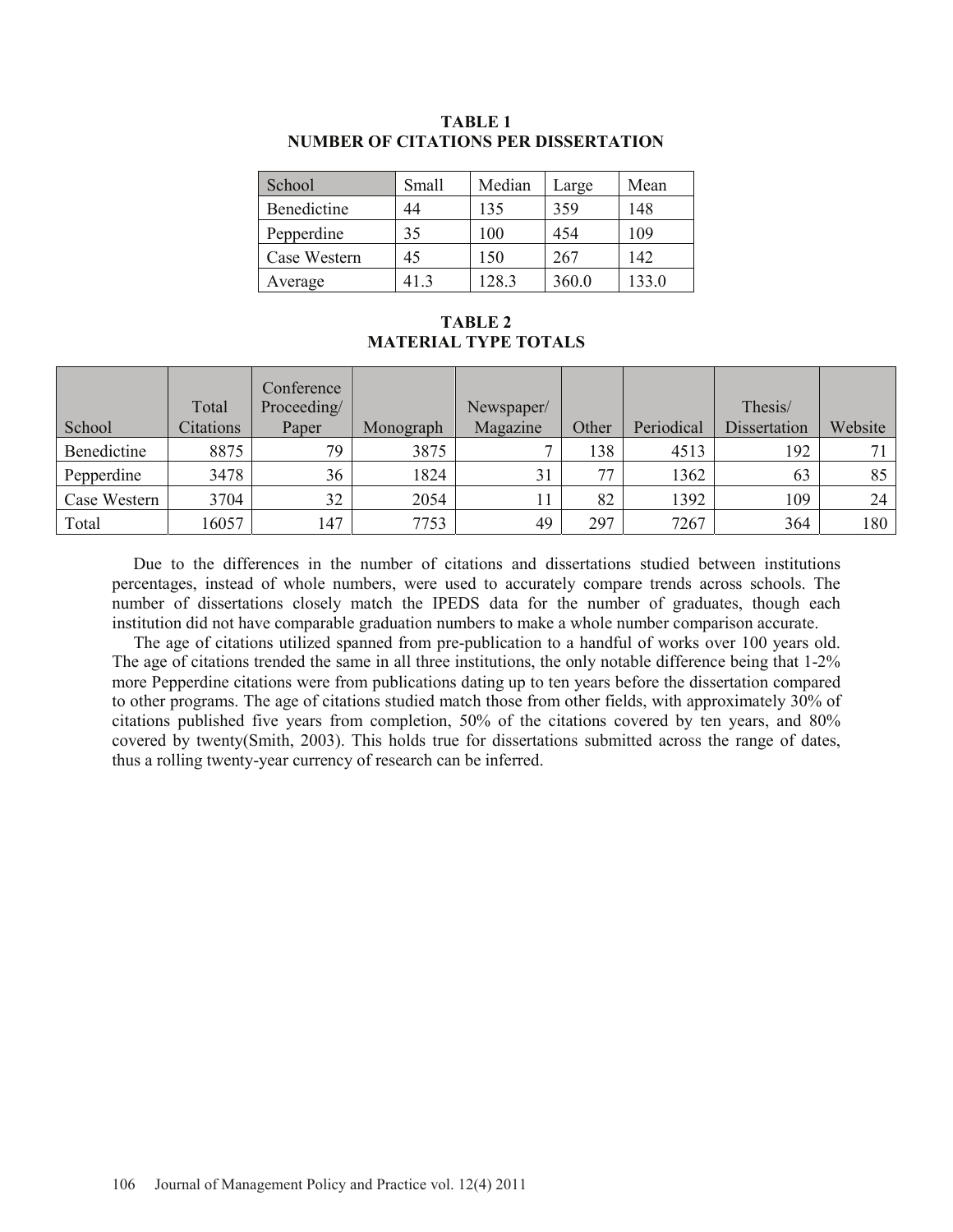### **GRAPH 1 CITATION AGE BY SCHOOL**



 To formulate a core list of resources, sources were counted each time they appeared in a bibliography. Since monographs and periodicals had close to an equal total number of citations, each group was studied to determine a core list in each area. Monographs tended to be used much less per title, with the highest number of monograph appearances being 62 (0.8% of citations) versus 436 for periodicals (6.1% of citations). Because periodicals and monographs cover the field differently, e.g. covering an entire area of study versus covering one area narrowly, they were analyzed separately to develop unique but equally important core lists.

 Sources listed were the main work from which a citation was derived; i.e. the journal or book title, not the chapter or article title. The highest number of appearances for periodicals was 436, or 6.1% of all citations, and the lowest once (0.0141%). The highest number of appearances for monographs was 62 (0.8% of citations), and the lowest once (0.013%). The mean of unique values was calculated, coming up with an appearance value of 1.0176% for periodicals and 0.2487% for monographs. Inclusion on the core list of sources required an appearance value equal to or greater than the mean for that category.

 Means were also calculated for each set of program's citations individually to compare the core sources of each program against the compiled core list. Highlighted titles on Figures 5 and 7 represent titles that were not at or above mean in a program's collection of citations, but were at or above mean in the list of all citations.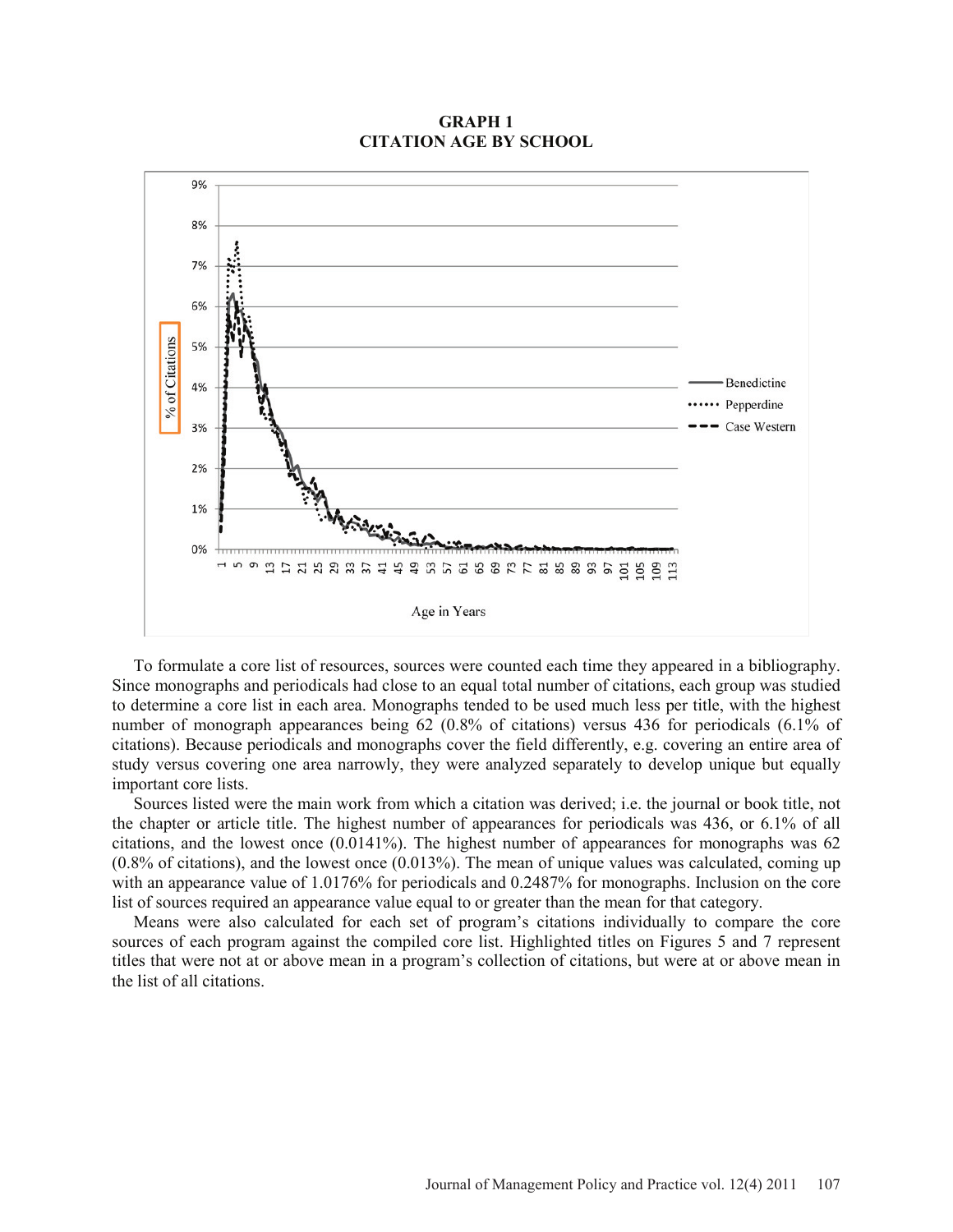| LIBT OF CONETENTODICALB FON EACH I NOONAM          |                                  |  |  |  |
|----------------------------------------------------|----------------------------------|--|--|--|
| Periodical Title                                   | Program Cited                    |  |  |  |
| Academy Of Management Journal                      | Benedictine, Case W., Pepperdine |  |  |  |
| Academy Of Management Review                       | Benedictine, Case W., Pepperdine |  |  |  |
| <b>Administrative Science Quarterly</b>            | Benedictine, Case W., Pepperdine |  |  |  |
| American Psychologist                              | Case W.                          |  |  |  |
| <b>Harvard Business Review</b>                     | Benedictine, Pepperdine          |  |  |  |
| Human Relations                                    | Benedictine, Case W.             |  |  |  |
| Journal Of Applied Behavioral Science.             | Benedictine                      |  |  |  |
| Journal Of Applied Psychology                      | Benedictine, Case W., Pepperdine |  |  |  |
| Journal Of Business Venturing                      | Pepperdine                       |  |  |  |
| Journal Of Management                              | Benedictine                      |  |  |  |
| Journal Of Management Studies                      | Benedictine                      |  |  |  |
| Journal Of Personality & Social Psychology         | Benedictine                      |  |  |  |
| <b>Organization Science</b>                        | Benedictine, Pepperdine          |  |  |  |
| Organizational Behavior & Human Decision Processes | Benedictine, Case W.             |  |  |  |
| Organizational Dynamics                            | Benedictine                      |  |  |  |
| Personality And Social Psychology                  | Case W.                          |  |  |  |
| Personnel Psychology                               | Pepperdine                       |  |  |  |
| Psychological Bulletin                             | Case W.                          |  |  |  |
| Strategic Management Journal                       | Benedictine, Pepperdine          |  |  |  |

**TABLE 3 LIST OF CORE PERIODICALS FOR EACH PROGRAM** 

## **TABLE 4 LIST OF CORE PERIODICALS FOR ALL CITATIONS**

| Periodical Title                                   |
|----------------------------------------------------|
| Academy of Management Executive                    |
| Academy of Management Journal                      |
| Academy of Management Review                       |
| Administrative Science Quarterly                   |
| American Psychologist                              |
| <b>Harvard Business Review</b>                     |
| Human Relations                                    |
| Journal of Applied Behavioral Science              |
| Journal of Applied Psychology                      |
| Journal of Management                              |
| Journal of Personality & Social Psychology         |
| Organization Science                               |
| Organizational Behavior & Human Decision Processes |
| Organizational Dynamics                            |
| Psychological Bulletin                             |
| Strategic Management Journal                       |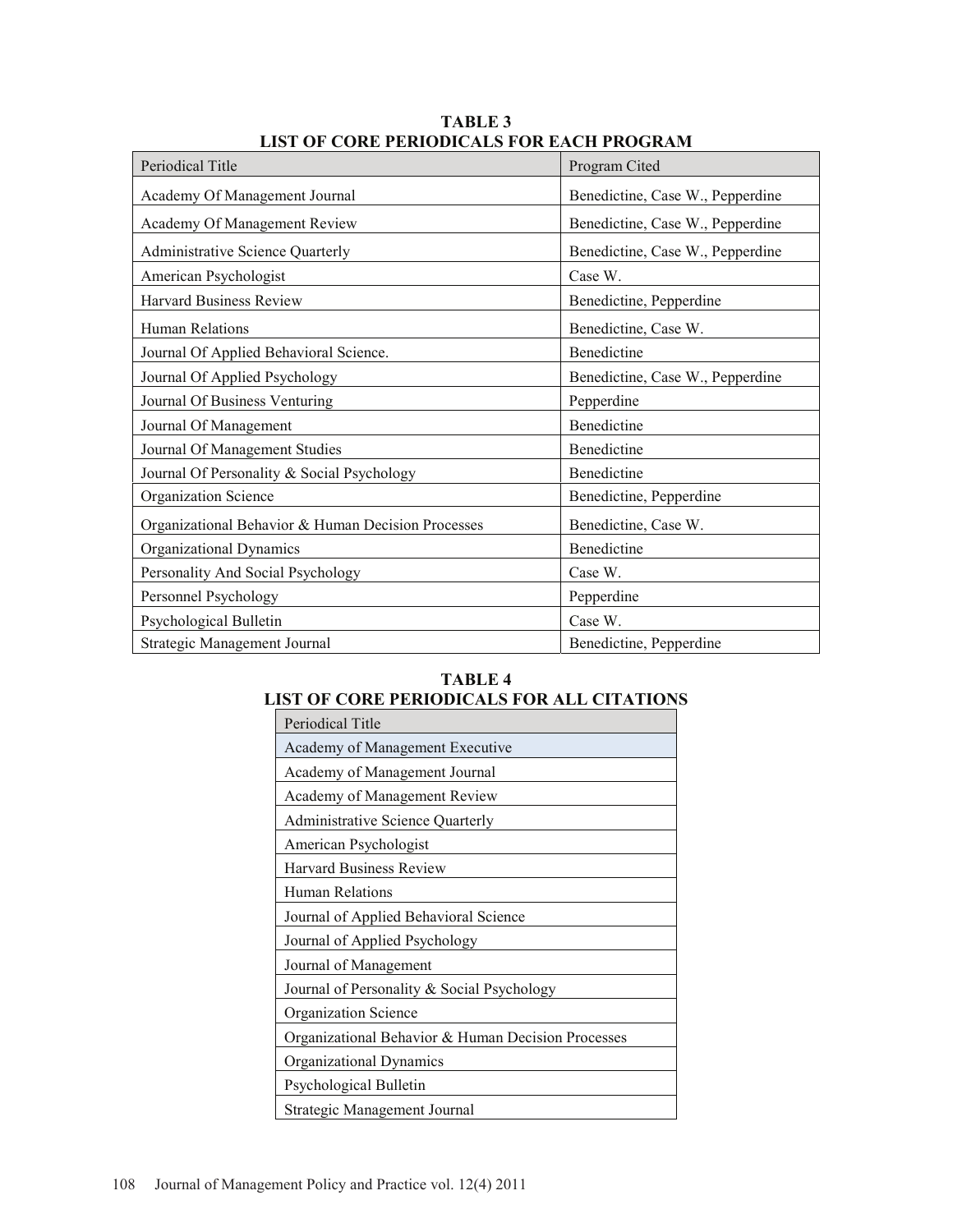| Monograph Title                                                                                                    | Program Cited           |
|--------------------------------------------------------------------------------------------------------------------|-------------------------|
| Appreciative Inquiry                                                                                               | Case W.                 |
| Appreciative Management And Leadership                                                                             | Case W.                 |
| Basics Of Qualitative Research: Techniques And Procedures For Developing<br>Grounded Theory                        | Benedictine,<br>Case W. |
| Bass And Stogdill's Handbook Of Leadership                                                                         | Pepperdine              |
| Discovery Of Grounded Theory: Strategies For Qualitative Research                                                  | Benedictine,<br>Case W. |
| Fifth Discipline                                                                                                   | Case W.,<br>Pepperdine  |
| Groups That Work And Those That Don't                                                                              | Case W.                 |
| Handbook Of Action Research: Participative Inquiry And Practice                                                    | Benedictine             |
| Handbook Of Creativity                                                                                             | Case W.                 |
| Handbook Of Qualitative Research                                                                                   | Benedictine             |
| Handbook Of Research On Educational Administrators                                                                 | Case W.                 |
| Human Side Of Enterprise                                                                                           | Pepperdine              |
| Innovation In Professional Education                                                                               | Case W.                 |
| Leader Of The Future                                                                                               | Pepperdine              |
| Leaders                                                                                                            | Pepperdine              |
| Leadership (Burns, J.M)                                                                                            | Pepperdine              |
| Leadership (Northouse, P.G.)                                                                                       | Pepperdine              |
| Leadership And The New Science                                                                                     | Pepperdine              |
| Leadership Challenge                                                                                               | Pepperdine              |
| Leadership Skills For Project Managers                                                                             | Pepperdine              |
| Learning Style Inventory                                                                                           | Case W.                 |
| Management Organizational Behavior                                                                                 | Pepperdine              |
| Managerial Grid                                                                                                    | Pepperdine              |
| Organization Development & Change                                                                                  | Benedictine             |
| Organizational Culture And Leadership: A Dynamic View                                                              | Benedictine             |
| Participant Observation: A Methodology For Human Studies                                                           | Benedictine             |
| Participation In Human Inquiry                                                                                     | Case W.                 |
| Qualitative Inquiry And Research Design                                                                            | Pepperdine              |
| Research Design                                                                                                    | Pepperdine              |
| <b>Research In Education</b>                                                                                       | Pepperdine              |
| Research In Organizational Behavior                                                                                | Benedictine             |
| Research In Organizational Change And Development                                                                  | Benedictine             |
| <b>Transformational Leadership</b><br>Transforming Qualitative Information: Thematic Analysis And Code Development | Pepperdine<br>Case W.   |

## **TABLE 5 LIST OF CORE MONOGRAPHS FOR EACH PROGRAM**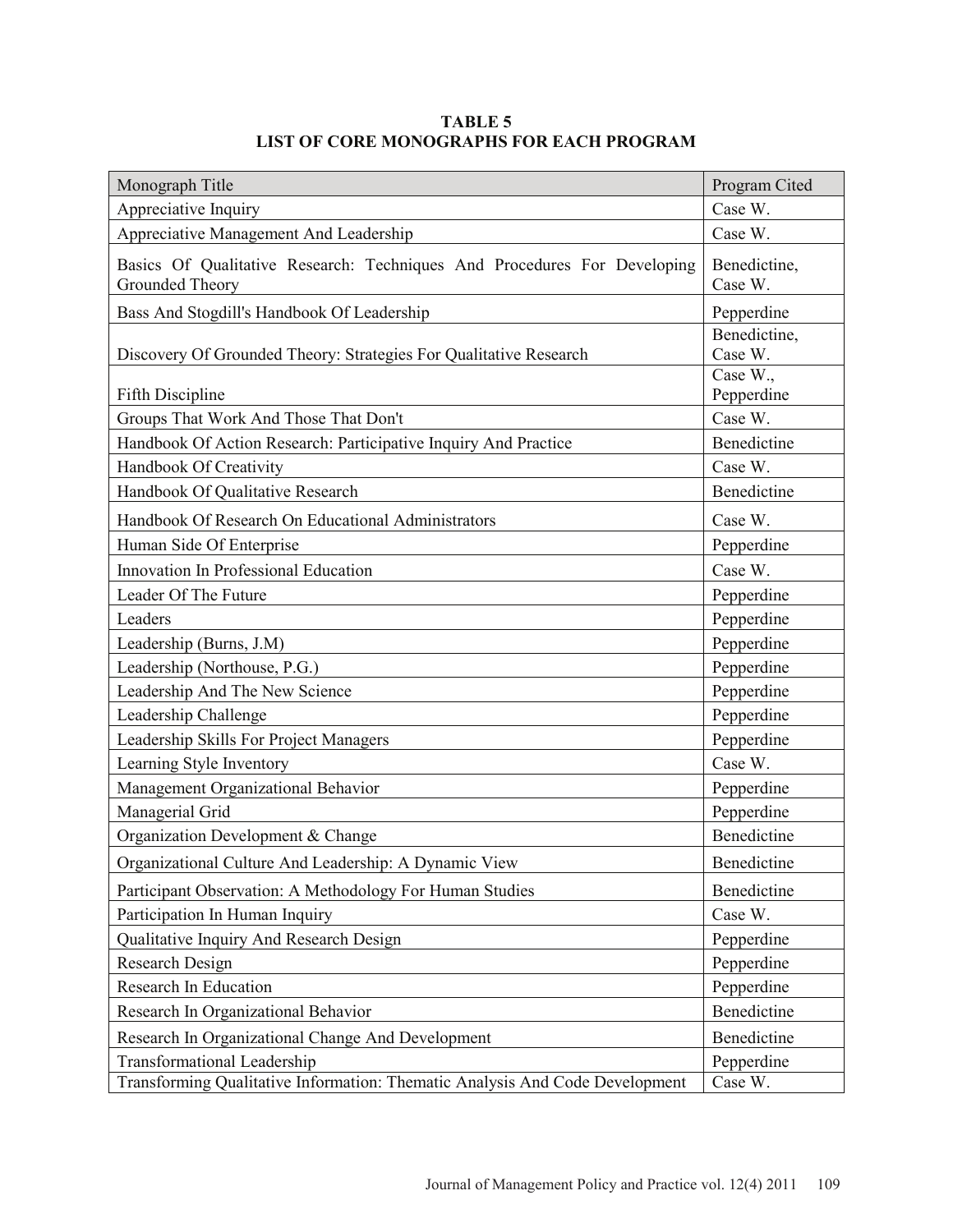**TABLE 6 LIST OF CORE MONOGRAPHS FOR ALL CITATIONS** 

| Monograph Titles                                                                          |
|-------------------------------------------------------------------------------------------|
| Basics Of Qualitative Research: Techniques And Procedures For Developing Grounded Theory  |
| Bass And Stogdill's Handbook Of Leadership: Theory, Research, And Managerial Applications |
| Discovery Of Society                                                                      |
| Field Theory In Social Science                                                            |
| Fifth Discipline Fieldbook: Strategies And Tools For Building A Large Organization.       |
| Handbook Of Action Research: Participative Inquiry And Practice                           |
| Handbook Of Qualitative Research                                                          |
| <b>Organization Development</b>                                                           |
| Organizational Culture And Leadership: A Dynamic View                                     |
| Participation In Human Inquiry                                                            |
| Qualitative Methodology                                                                   |
| Research in Organizational Behavior                                                       |
| Research in Organizational Change and Development                                         |
| Social psychology of organizing                                                           |

### **DISCUSSION**

 From the data gathered, some clear trends emerge in both the general nature and specific resources in use in the field of organization development. Monographs and periodicals are by far the most used sources, with other types of materials trailing far behind. The reach of the literature is also quite broad, with 1348 unique periodical titles and 4186 unique monograph titles cited in the dissertations of the three programs. While compiling the citations, it was obvious that the field touches on multiple disciplines, types of organizations, and types of issues from technology to sense of self. Dissertations routinely contained resources specific to the area being studied as well as familiar OD/OB and management titles. This shows a broad applicability of organization behavior and development while hinting at the existence of a core literature.

 The core lists themselves illuminate these core sources, removing the majority of infrequently cited sources and focusing on sources that contain often-used titles. There was a great deal of agreement on the list of periodicals from the combined sources versus those that were significant from each program. Nineteen periodicals encompassed the list from the programs, half of which were cited above the mean by more than one program. Sixteen titles made up the combined list, with only one title on the list that was not on the list from the programs. This kind of agreement validates the strength of both lists, and provides a list of periodicals where the bulk of new and breaking research in the field can be found. It is worthy to note that these lists contain a mix of psychology, management, and organizational development titles, clearly highlighting the roots of the field that lie in those areas.

 There was less agreement between programs and between the program and combined lists in the monograph citations. Given the much higher number of unique titles, that is not surprising, but the list should be viewed with this disagreement in mind. Thirty-six monographs were on the programs list, with only three cited above the mean by more than one program. Fourteen titles were on the combined list, with five that were not above mean on the program list. Considering the narrow scope and breadth of topics that books cover, there are many more to consider when creating a core list. The lists presented here provide a good view of what monographic resources are being frequently utilized by researches.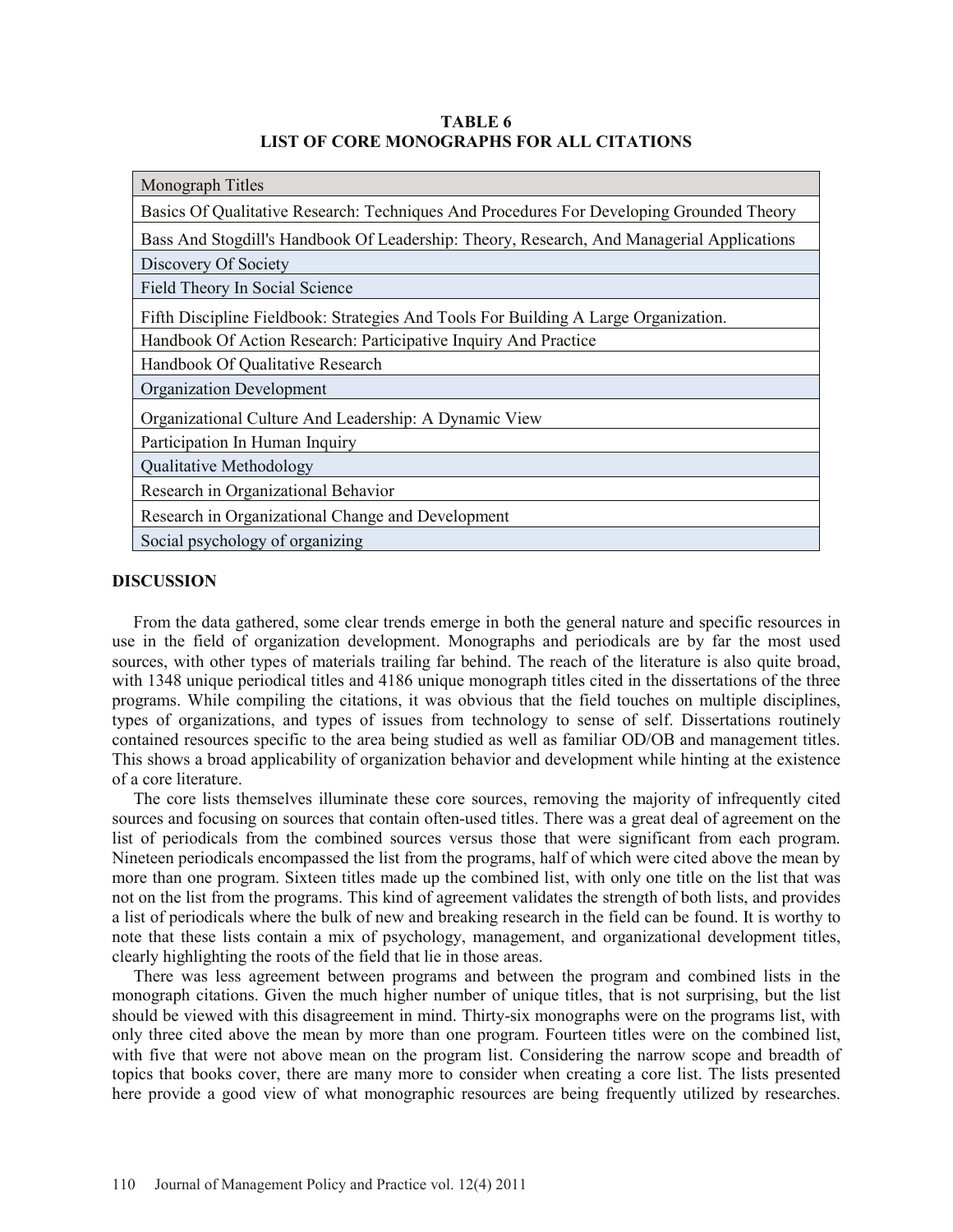Most are handbooks or core texts on the field itself or in research methodology. Some cover a specific topic, notably appreciative inquiry, transformational leadership, learning organizations, and teams. These topics encompass areas both traditionally covered by the field, and new areas of research that have impacted the profession in the last ten tears.

#### **CONCLUSIONS**

 Researchers in organization development have mostly used expert panels and practitioner opinions in determining core sources in the field. These methods rely on the qualitative opinions of experts rather than taking a quantitative approach. The field has used citation analysis to determine other key factors in the field, most notably to identify key research themes. Library and information science has a long history of identifying core sources through citation analysis, a methodology easily applied to organization development. This study has borrowed that methodology successfully to develop a core list of sources utilized by researchers in the field.

 The result of the study of the 118 dissertations are validated lists of journals and books, compiled by student-practitioners and faculty experts. The multidisciplinary nature of the journals matches that of the field itself, and the most cited sources are known as key sources in the field or represent new areas of study that have emerged over the last several years.

 While the outcomes of this study are promising, additional work can be done to verify the results. Studying a similar number of dissertations from the same time period but different academic institutions would provide for verification of sources and mitigate any subject-area bias that the studied programs may have. Citation patterns from the top identified sources could also be investigated to provide a contrasting data set based solely on scholar/expert publications. Finally, the student citation/faculty citation correlations could be tested using faculty publications in the academic institutions studied so that the methodology itself could be verified. Overall, the result of this investigation provides a less subjective, quantitatively derived list of core sources in the field to be used as a starting point for further research.

#### **REFERENCES**

Blackburn, R. S. (1990). Organizational behavior: Whom do we talk to and who talks to us? *Journal of Management, 16*(2), 279.

Devin, R. B., & Kellogg, M. (1990). The Serial/Monograph ratio in research libraries: Budgeting in light of citation studies. *College & Research Libraries, 51*, 46.

Edwards, S. (1999). Citation analysis as a collection development tool: A bibliometric study of polymer science theses and dissertations. *Serials Review, 25*, 11.

Gross, P. L. K., & Gross, E. M. (1927). College libraries and chemical education. *Science, 66*, 385-389.

Head, T., Gavin, C., & Sorensen, P. E. (1991). Contemporary trends in OD. *Organization Development Journal, 9*, 11-32.

National Center for Education Statistics (2007). *Integrated Postsecondary Education Data System 2001- 2005*.

Johnson, J. L., & Podsakoff, P. M. (1994). Journal influence in the field of management: An analysis using Salancik's index in a dependency. *Academy of Management Journal, 37*(5), 1392.